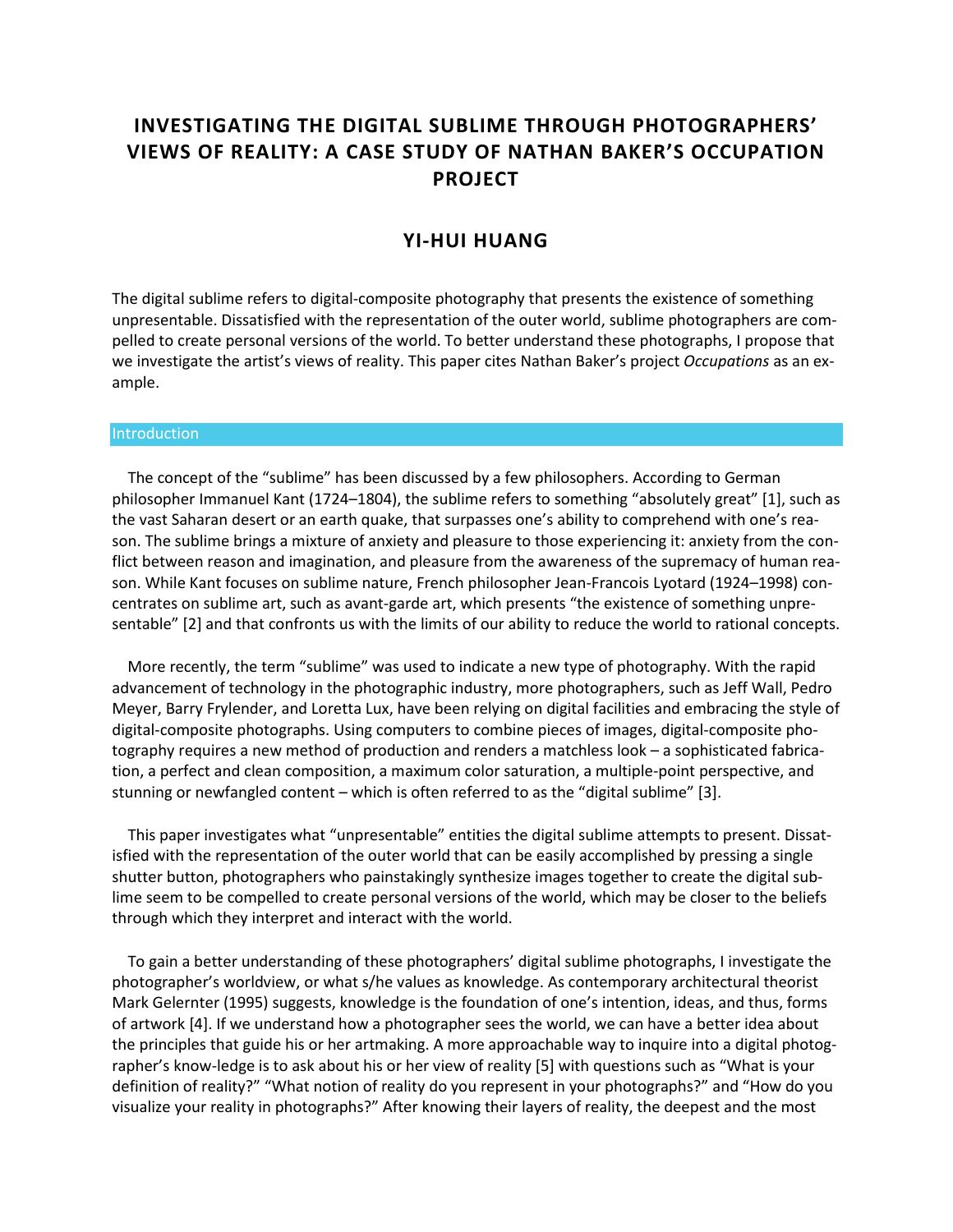sophisticated layer can be considered as their knowledge, which may explain the "unpresentable" substance presented to viewers.

 As an example of how we can understand a body of digital sublime work, the following section cites the photographic project *Occupation* of Nathan Baker. The discussion of Baker and his work is primarily based on an interview I conducted with him in December 2006 in his studio. In addition, I referred to Baker's artist's statement as well as consulting other critics' evaluation of his work.

 Herein, I first introduce Baker's process of photographic creation, including his initial feelings, thoughts, ideas, and finally, the actual production. I then relate his definition of reality, and strategies he employs to visualize reality in his photographs. Next, I interpret Baker's multiple layers of reality and cite suitable theory, realism, to explicate her work. Last, I conclude with the knowledge provided by Baker's photographs, from which we can gain a better understanding of his art.

#### Baker's Occupation Project

 In his project entitled *Occupation*, Nathan Baker, a Chicago-based artist, produces composite photographs that express the labor one puts into one's job. By condensing various tasks required by a job into a single frame, Baker evokes "the frenzied tedium of a wide variety of occupations and the intensity of effort that people put into them" [6]. The *Occupation* project consists of twenty photographs, each presenting one job at a workplace, and hence describing twenty occupations ranging from scooter repairer, house painter, to hotel housekeeper.

 Baker explains that his initial idea to produce *Occupation* was from a negative perspective. It was later, from viewers' responses concerning the humanity shown in the photographs, that he started to look at the occupations positively. Coming from a lower-income working-class family where money was always an issue, Baker learned that jobs have occupied most people's lives, and that people devote incredible amounts of energy, effort, and time only to benefit other people. In turn, what they gain is mostly contempt or mocking of their "circus-like bodily performances" [7]. However, viewers see this project differently: esteemed humanity outweighs other messages. Therefore, intentionally or unintentionally, Baker demonstrates the tension between the disgraceful and dignified natures of a job—its skills provoke scorn, though they deserve respect.

 Baker articulates his production of these images. All of the twenty occupations are working-class, which reflects a lot of labor and specific manual skills. The stationary camera is usually positioned higher to render a full view of the whole space as well as the details of every task. In addition, the faces of the workers are intentionally sheltered or side-viewed to avoid viewers' quick recognition of the fact that it is the same person at work in the final images. This strategy prevents Baker's seamless digital composites from being immediately read as unnatural Photo-shop collages. His ultimate purpose in de-emphasizing the Photoshop techniques is to make his photographs documentary-like.

 To improve the believability of his documentary, Baker utilizes photographer Robert Frank's (b. 1924) "filmic style of photography" [7], where photographs are composed in a seemingly casual way by intentionally leaving some part out-of-focus. This style imitates the visual habit of glimpsing as if one is looking at the actual scene. By implementing this filmic strategy, Baker invites viewers to enter the scene, or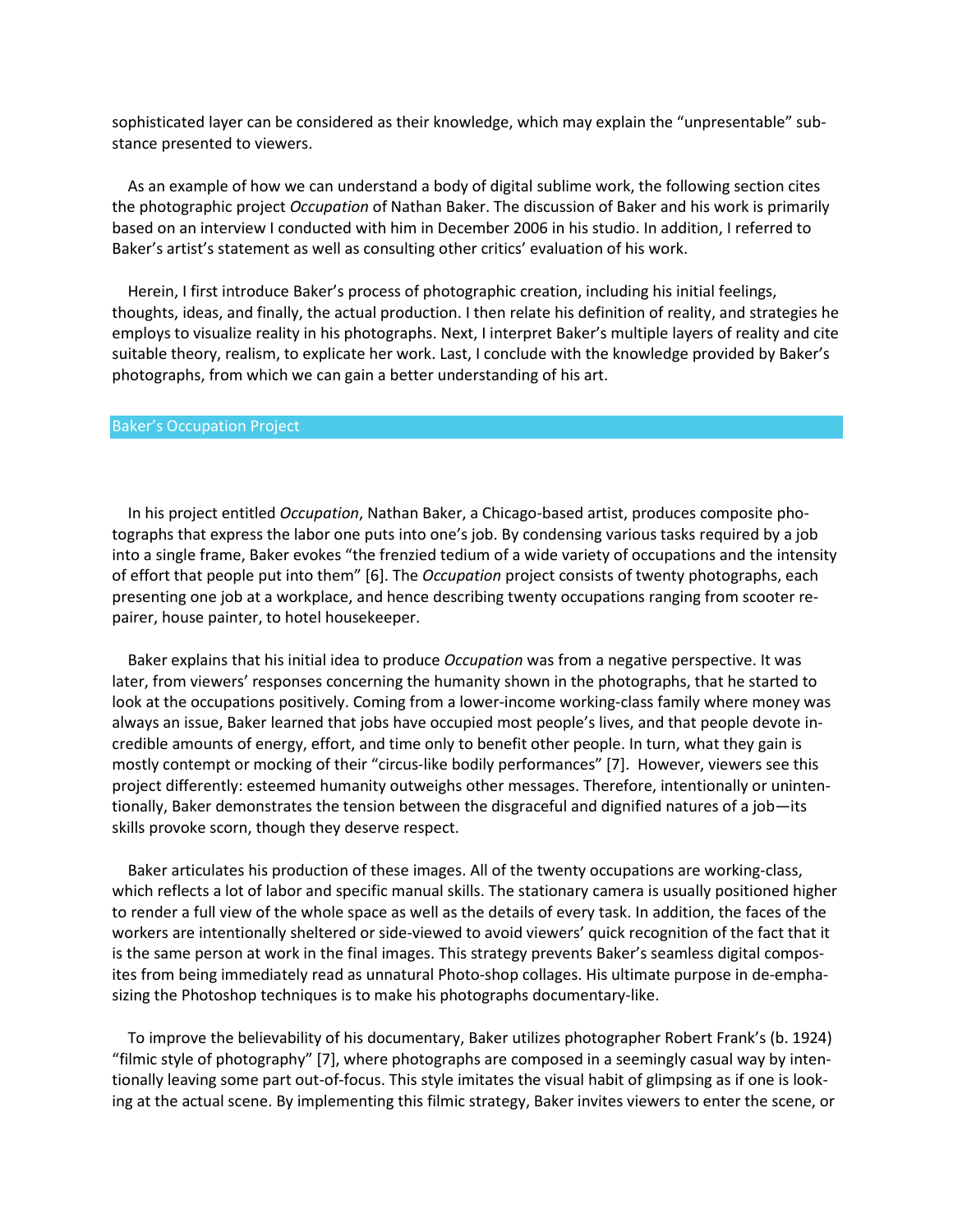makes them feel that they are present in the situation where the photographs were taken. In Baker's opinion, the more viewers can bring themselves to the scenario, the more believable the photograph is. For example, Baker incorporates a blurred arm in the left side of the frame in *Casino Boat Engine Room* to create an illusion that viewers are actually present in this space and watching these workers.

 Despite embracing Frank's strategy of filmic documentary, Baker says that a single shot was not sufficient for him to describe some-thing thoroughly. He then realized that when putting together all these single shots of the same person digitally, he was able to communicate more facts about the job so as to achieve "a real representation" of it. Be-cause each shot was taken in real time and in a real space, the final images are still considered documentary. However, in Baker's terminology they are more than traditional documentary; they are comprehensive documentary. Baker has described each occupation as fully as he can within the framework of the medium of photography, and since he directs people to perform the tasks of their jobs, he also calls his project "directorial documentary" [7].

 Baker tends to investigate a subject by showing concrete objects associated with the subject. For example, in his previous project *Tangible Mediation*, he showed an individual and an object the individual chose in each photograph. By closing the eyes of each individual, he directed viewers to see the objects first, and then ponder the relationship between the object and the subject in order to sketch the identity of the subject. For Baker, objects are "mediators that provide both personal and societal representations of individual identity" [7]. In other words, in Baker's view, a tangible object from the outer world serves as an important clue to understanding what is going on in a person's mind.

 Baker succinctly defines his view of reality: "My definition of reality is one's experience, which is composed of a physical component and an intellectual component. Those two things compose one reality" [7]. According to Baker, the physical component comes from his five senses, and the intellectual component indicates his thought or idea that responds to the sensory stimulation. Following this criterion, Baker's *Occupations* represents a reality for him. On the one hand, it presents his experience of actually taking pictures of these people. On the other, it demonstrates his ideas of comprehensive documentary, which thoroughly describe twenty occupations.

 Baker also asserts that his photographs carry multiple types of reality to viewers. The first type is the physical reality of the pictures itself. The second type presents each figure performing in real time and in a real place and was recorded as snapshots. The third type, even more real than the second, shows a multitude of figures co-existing in an invented space, and contains fuller information. The last type is the metaphoric references or visual connotation that makes viewers think about the ideas behind the pictures, or different mental places that viewers go individually.

## Theoretical Understanding of Baker's Work

 Based on Baker's assertion that two components constitute his reality, his view of reality can be explained as two-layered. The first layer comes from the five senses, and the second is the idea or thought provoked by the sensory. Thus for Baker, coming from the most sophisticated layer of reality, knowledge is ideas derived from sensory experiences, and such a view renders Baker a realist.

 According to British realist philosopher John Locke (1632-1704), objects exist in the external world independent of the mind. In some circumstances, when these objects act upon the senses, a stimulus is transmitted from the senses through the nervous system, and eventually gives rise to a mental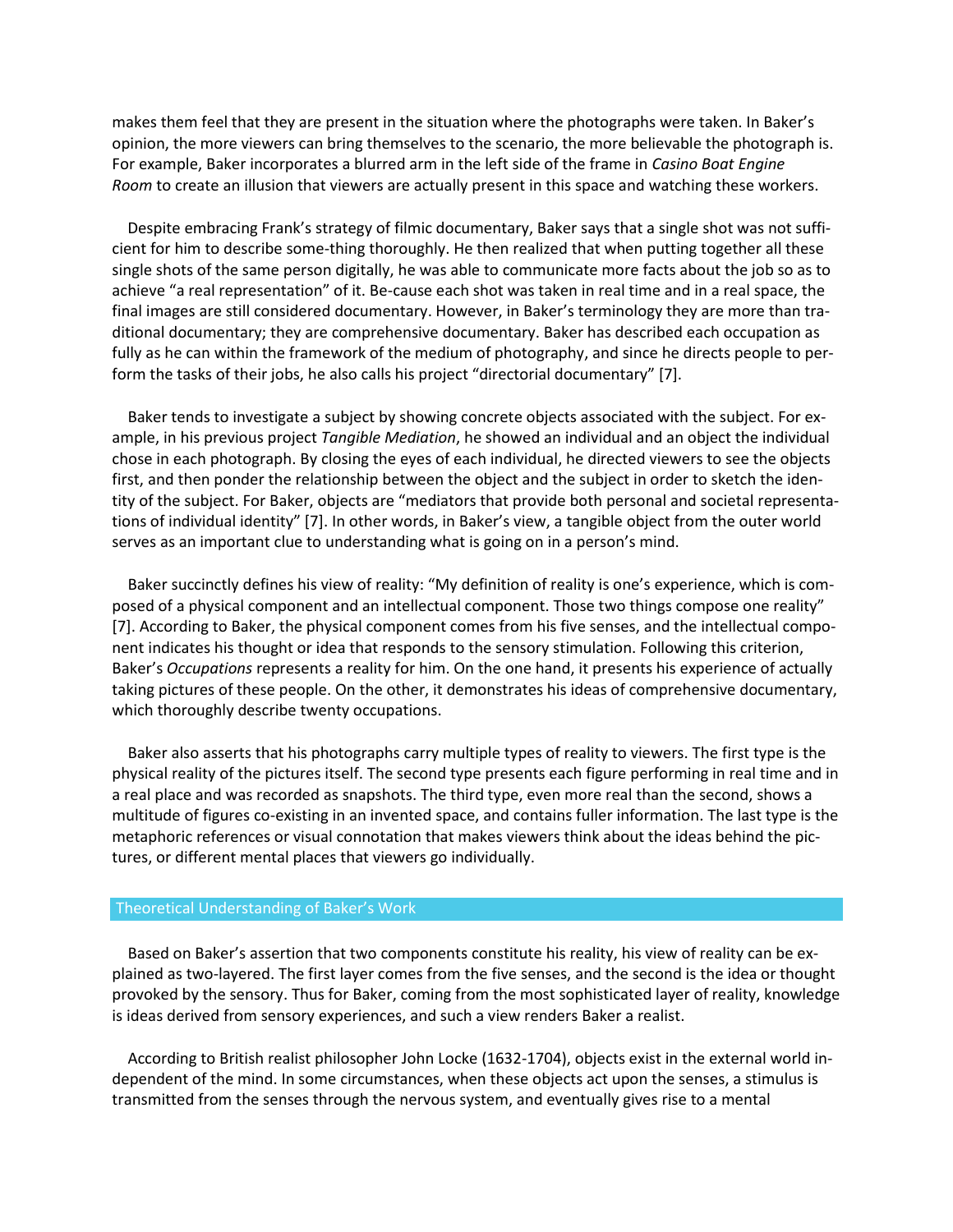process—the conscious perception of the object [8]. The idea of the object thus derives from the faculty of understanding which abstracts, systematizes, orders, and abbreviates the data of sense. Locke also explains that the mind is like a camera; when it is passively acted upon by external objects and receives stimulation, the mind, or the camera, registers ideas that reflect and resemble these objects. For Baker, the sensory and ideas rely on each other and are indispensable components in the formation of his knowledge.

 Baker's ordainment of the four types of reality given by his photographs can actually be categorized into his two layers of reality. The first and the second, respectively the physical reality of the picture itself and the fact that each figure exists in front of the camera in real time and space, are physical realities where viewers can touch and see their existence. The third, where multiple figures coexist in an impossible plane, comes from Baker's idea, which results from solving the problem of how to bring more information into photographs to provide a complete illustration of his view. Finally, the fourth is viewers' mental states or individual interpretations of images. Echoing contemporary philosopher Kendall Walton's (1984) assertion of "trans-parent photographs [9]," Baker contends that when viewers look at his photographs, they not only see the pictures themselves, but by seeing through photographs, they literally see figures photographed. In addition, viewers capture Baker's creative idea of putting figures all together, as well as giving rise to their own meaning about the photographs.

 Baker's *Occupation* corresponds to Aristotle's (384 BC – 322 BC) description of mimetic artwork, which is considered the first theorization of realist art. First of all, *Occupation* does not only represent the particular event of a person at work, but illustrates occupations in general, such as hotel housekeepers. Baker presents a normative idea of what an occupation *ought to be* from his own point of view.

 Secondly, the basic components within the final images are acquired from the world; that is, they are all what one can observe with the naked eye. It meets Aristotle's emphasis on the use of the senses, and on the empirical observation yielding certain and clear knowledge of the world. In addition, Baker's attitude toward the subject matter is not fantasizing, disdaining, or criticizing, but is fairly and objectively displaying what a job consists of. Also, his manner of presentation is not prejudiced, distorted, or idealized, but is impartially describing what he sees about a job from his own perspective. In other words, the subject matter of people at work is the primary concern, while his judgmental expression is secondary.

 Thirdly, an important criterion for Aristotle in art is the dispensability of form and content. Baker's strategy of repeating an identical person at work does not derive from a formal concern, but is crucial to the articulation of his idea: the tension between the complex skills an occupation can involve and the entertaining bodily performances an occupation requires. In Baker's view, his strategy also serves to describe an occupation fully by bringing in more information. This information does not come from Baker's subjective inner world, but is from his experience of interacting with the world. Alternatively put, for Baker, to describe something fully is to provide all that he can sense, and what an occupation means to him is comprised of what he can experience visually. Consequently, for example, a job is depicted by using thirty-six decisive moments, which are simultaneous form and content.

 Lastly, similar to Aristotle's articulation that the intent of mimetic drama is to give pleasure, Baker urges viewers to contemplate pleasure from viewing his well-planned photo-graphs. Condensing various bodily gestures at work, Baker highlights the amusement from watching circus-like performances. This plea-sure requires viewers' cognitive operation of the mind. Viewers can understand this humor as long as in the real world they have ever seen similar presentations.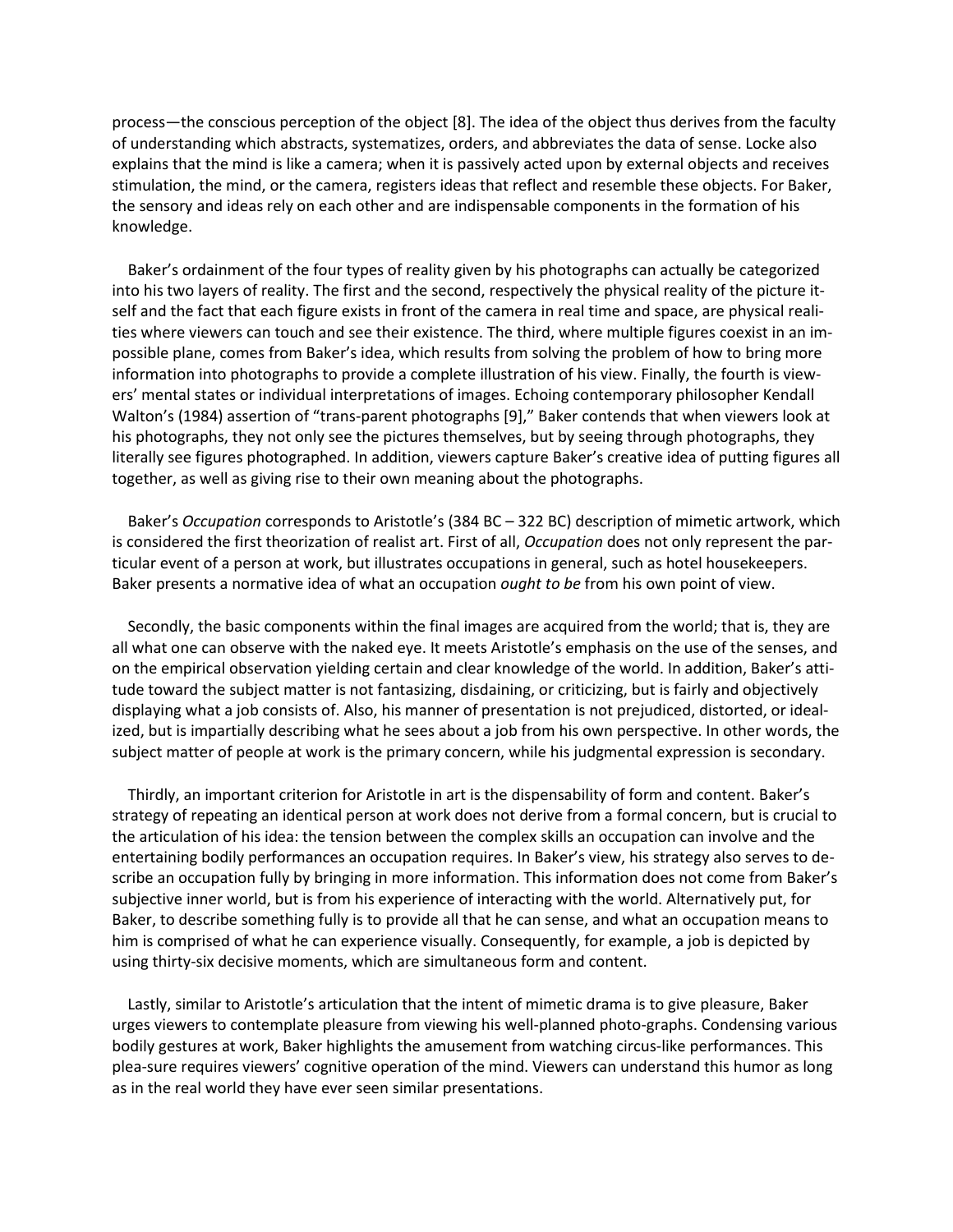Baker's work is also subject to realist explorations in general, and hence provides realist knowledge. His comprehensive documentary stresses the resemblance of the representation in synthesized photographs to what, in his view, is actually happening in the real world. The verisimilitude of his depictions gives a vivid sensation of seeing those workers in everyday life. By arranging them realistically so as to make use of the believability of documentary photographs which dictate a real time and a real place, Baker's viewers tend to consider the workers as, indeed, being in front of the camera. However, what makes *Occupation* different from normal documentary is its more-than-usual amount of true information about what it depicts. This motivation of adding more factual and pertinent information has made *Occupation* realist [10]. Consequently, Baker's realist knowledge provided by his photographs dwell in the window on the world, which presents the likeness of what occupations really are. By including more data and keeping the combination seamless, Baker has polished the window itself so as to let it contain a richer view.

 Baker's strategies to visualize occupations correspond to his realist worldview. Whether in *Tangible Mediation* or *Occupation,* his realist intention is to illustrate a person through objects around him or tasks he encounters. That is to say, what accounts for a person or an occupation is situated in the outer world. To understand a person, Baker resorts to an object the person picks; to know more about a job, he compacts a variety of tasks into photographs. Along the same vein, *Occupation* is composed of a culmination of multiple documentary photographs, which no doubt originated in the external world. After gathering components from the outer world in the form of documentary, it was Baker's faculty of understanding at work to systematize, abstract, and abbreviate data, and then generate the idea of multiple figures in one image. The final result is the comprehensive documentary which surpasses documentary's limitations, while preserving its nature. Influenced by but different from Robert Frank's filmic style, in which "the image seems boundless, not contained within the rectangle of the frame, but stretching beyond it," Baker's composite photograph is literally a film, which stretches beyond one single decisive moment and records the whole process of time and tasks associated with the job.

 The directorial ingredients in *Occupation* do not interfere with its realist essence. In theorizing the directorial mode in photography, critic A.D. Coleman (1998) asserts that the directorial elements have played a part in a large number of documentary or straight photographs, including those of photographic image-makers who title themselves documentary champions. In *Occupation*, the authenticity of the original event is not an issue; rather, it is the general idea of what an occupation consists of that anchors the subject matter. Therefore, no matter how the scenes were constructed, how workers were directed to perform their skills, or how many pictures were condensed in a final image, Baker's realist perspective remains the same, where he acquires knowledge about occupations through his experiences and presents what he has observed with his senses to viewers, who then gain the same knowledge. All of the directorial efforts were made only to describe the given object or event fully, rather than to impose Baker's emotional impulse from his inner to alter the given knowledge from the outer world.

#### Conclusion and Implications

 Investigating digital photographers' views of reality helps identify and clarify the valuable knowledge they communicate in their work. In Baker's sublime photographs, we can find two layers of reality: the sensory stimulation and his understanding of it. In *Occupation,* he exemplifies realism. The knowledge he provides to viewers and the "unpresentable" substance that his photographs try to present reflect his perspective of a detailed, true-information-laden, and believable representation of those occupations in the real world. By making his photographs resemble the world, Baker urges viewers to look into the